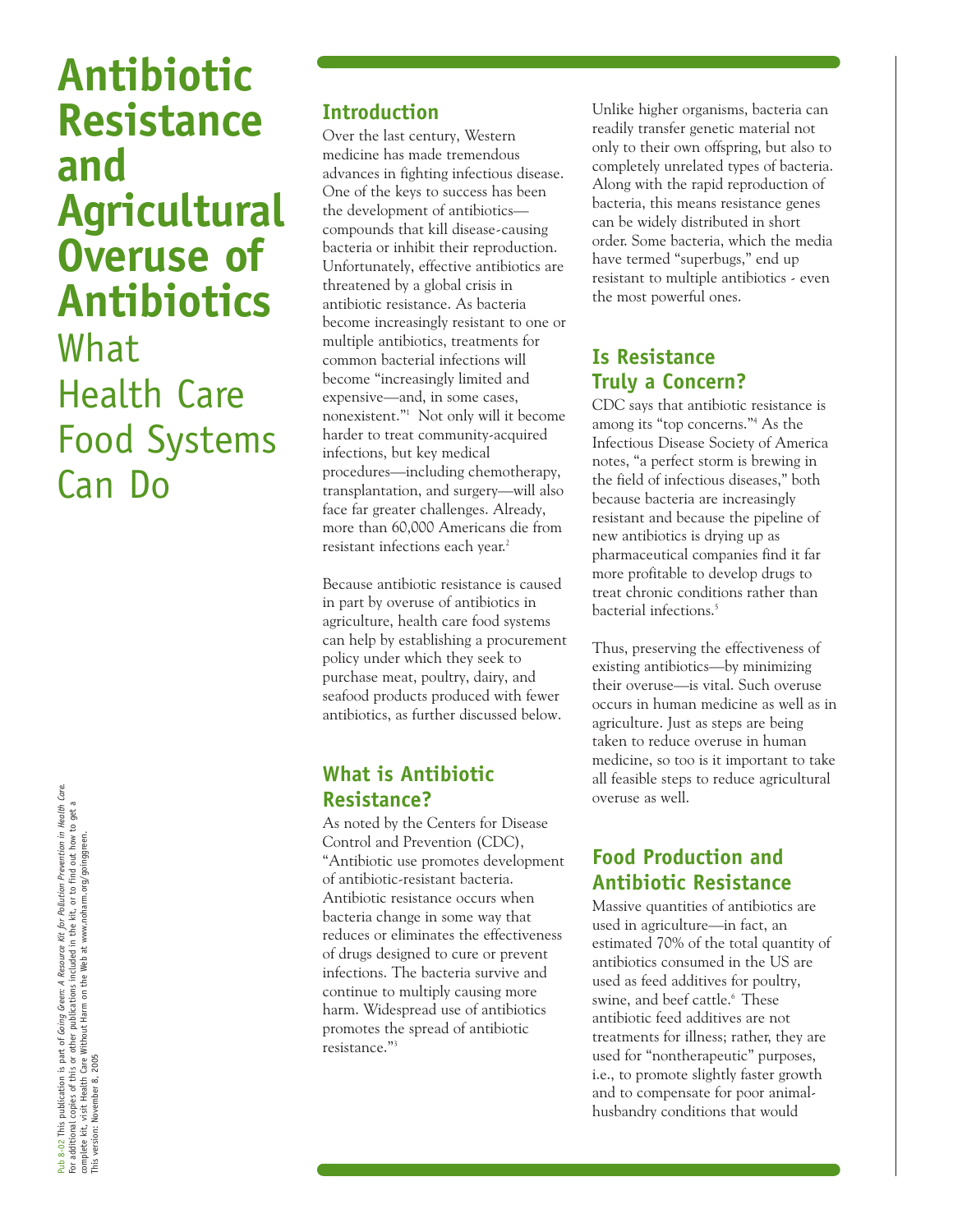

otherwise cause disease. Half of those antibiotics belong to classes of drugs used in human medicine. Because development of resistance to one antibiotic within in a particular class can promote resistance to other antibiotics in the same class, it's important to minimize use not only of the antibiotics that are directly used in human medicine, but also others in the same class.

In addition, some antibiotics used in treating sick animals are of particular concern—notably fluoroquinolones, a class that includes the human-use antibiotic Cipro. In October 2000, the Food and Drug Administration proposed to ban use of fluoroquinolones in treating poultry, because of data linking such use to increases in Cipro resistance by bacteria that cause severe food poisoning (specifically *Campylobacter*). While FDA's regulatory process is so cumbersome that the ban has not yet been finalized, several leading poultry producers have already stated that they have ended use of fluoroquinolones in poultry produced for human consumption.

### **Medical Impacts of Agricultural Antibiotics**

There is a strong consensus among independent experts that antibiotic use in agriculture contributes to resistance affecting humans:

- U.S. Institute of Medicine/National Academy of Science: "Clearly, a decrease in antimicrobial use in human medicine alone will have little effect on the current [antibiotic-resistant] situation. Substantial efforts must be made to decrease inappropriate overuse in animals and agriculture as well."7
- World Health Organization: "There is clear evidence of the human health consequences due to resistant organisms resulting from non-human usage of antimicrobials.8 These consequences include infections that would not have otherwise occurred, increased frequency of treatment failures (in some cases death) and increased severity of infections."9
- Alliance for Prudent Use of Antibiotics: "[E]limination of nontherapeutic use of antimicrobials in food animals and agriculture will lower the burden of antimicrobial resistance…with consequent benefits to human and animal health."10
- More than 300 organizations, including the American Medical Association, American Public

Health Association, and Health Care Without Harm, have advocated ending the nontherapeutic use of medically important antibiotics as feed additives.<sup>11</sup>

#### **What Can Be Done?**

Nontherapeutic use of medically important antibiotics as feed additives is unnecessary. The practice has been banned in Denmark, the world's largest exporter of pork. A recent study by the World Health Organization documented Denmark's success in phasing out such use without adverse effects on food safety, consumer meat prices, or animal welfare.12 The European Union has also sharply restricted use of antibiotics as feed additives.

## **Are Alternatives Available and What Is Their Cost?**

Chicken produced without nontherapeutic use of medically important antibiotics is widely available at no cost premium in the U.S. In fact, McDonald's purchases only chicken produced without use of medically important antibiotics as growth promoters, $13$  while the major food-service company Bon Appétit purchases only chicken produced without any nontherapeutic use of medically important antibiotics.14 Other meats raised under such conditions are also available, albeit on a more limited basis.15 Establishment of a purchase preference for such meats will stimulate producers to provide even more of these alternatives at lower cost.

 $\frac{2}{2}$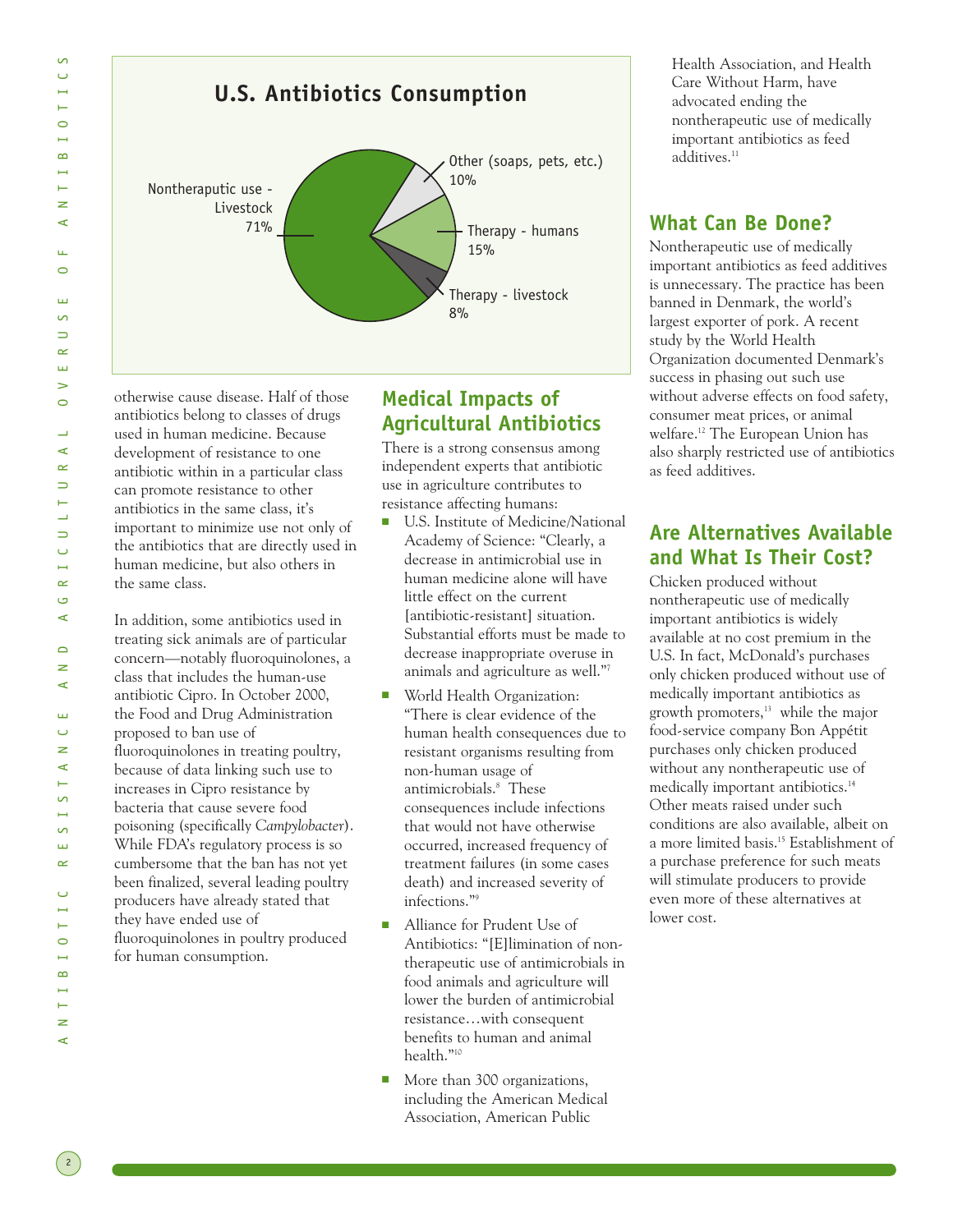## **What Actions Can Health Care Facilities Take?**

- **Educate your staff** Many health care professionals are unaware of the relationship between food production and antibiotic resistance. Without knowledge there will be no action. Use your internal email system, newsletter, grand rounds and other means to educate your colleagues.
- **Enlist medical staff and infection control support -** Medical staff and especially infection control professionals appreciate the threat of drug resistant disease. Enlist their expertise to help provide support for protective food procurement policies.
- Adopt attached procurement **guidelines -** By adopting the attached food procurement guidelines, your facility can signal your commitment to antibiotic safety to your food purveyor, your local community and the broad health care community. Once you have adopted the guidelines, let your Group Purchasing Organization (GPO), local media, professional organizations and others know. Spread the word and help build national support.
- **Ask your GPO to comply**  $\cdot$ Frequently, health care purchasing decisions are dictated by what is available from your GPO. If your GPO does not supply meat raised without non-therapeutic use of antibiotics, let them know that you want it. Communicate with other facilities in your GPO and let them know of your interest.

For more information, see Health Care Without Harm's full "Sample Procurement Policy: Purchasing Meat, Poultry, Dairy and Seafood Produced Without Inappropriate Antibiotic Use," available online at **http://www.noharm.org/details.cfm?I D=893&type=document**. Also visit **www.noharm.org** and **www.keepantibioticsworking.com**.

#### **Notes**

- 1. Interagency Task Force on Antimicrobial Resistance. *A Public Health Action Plan to Combat Antimicrobial Resistance*. p. 9. Available at www.cdc.gov/drugresistance/ actionplan/aractionplan.pdf. Accessed on July 7, 2004.
- 2. Centers for Disease Control (CDC) "Campaign to Prevent Antimicrobial Resistance in Healthcare Settings," Atlanta, GA. Available at http://www.cdc.gov/drugresistance/heal thcare/problem.htm. Accessed July 7, 2004. CDC notes that 90,000 patients die as a result of hospital-acquired infections, and that more than 70% of the bacteria that cause hospitalacquired infections are resistant to at least one of the drugs most commonly used to treat them.
- 3. Centers for Disease Control (CDC). *Background on Antibiotic Resistance*. Atlanta, GA. Available at www.cdc.gov/drugresistance/community/ #background. Accessed on July 7, 2004.
- 4. Centers for Disease Control (CDC). *Background on Antibiotic Resistance*. Atlanta, GA. Available at www.cdc.gov/drugresistance/community/ #background. Accessed on July 7, 2004.
- 5. Infectious Diseases Society of America (2003). Backgrounder: "Bad Bugs, No Drugs—Defining the Antimicrobial Availability Problem." Available at http://www.idsociety.org/Template.cfm? Section=Home&Template=/Content Management/ContentDisplay.cfm&Co ntentID=7591. Accessed July 7, 2004.
- 6. Mellon et al. *Hogging It: Estimates of Antimicrobial Abuse in Livestock*. Union of Concerned Scientists: Cambridge MA. 2000.
- 7. Institute of Medicine, Board on Global Health (2003). *Microbial Threats to Health: Emergence, Detection, and Response*. National Academy of Sciences Press, Washington, DC. Available at: http://books.nap.edu/ books/030908864X/html/ R1.html#pagetop. Accessed July 7, 2004.
- 8. The term "antimicrobial" includes antibiotics and other compounds that kill microbes or keep them from reproducing.
- 9. Joint WHO/FAO/OIE Expert Workshop on Non-human Antimicrobial Usage and Antimicrobial Resistance, Geneva, 1 - 5 December 2003, Executive Summary. Available at: http://www.who.int/foodsafety/micro/m eetings/nov2003/en/. Accessed July 7, 2004.
- 10. Alliance for Prudent Use of Antibiotics (2002). *The Need to Improve Antimicrobial Use in Agriculture: Ecological and Human Health Consequences*. Clinical Infectious Diseases, Volume 34 Supplement 3. Available at: http://www.tufts.edu/med/apua/Ecology/ faairExecSum\_6-02.html. Accessed July 7, 2004.
- 11. These organizations have endorsed legislation (S.1460/H.R. 2932) that would phase out nontherapeutic use of medically important antibiotics. See http://www.keepantibioticsworking.com/ library/uploadedfiles/Endorsements\_for \_The\_Preservation\_of\_Antibioti.doc. Accessed July 7, 2004.
- 12. World Health Organization (2003). *Impact of antimicrobial growth promoter termination in Denmark*. WHO/CDS/CPE/ZFK/2003.1. Available at: http://www.who.int/ salmsurv/en/Expertsreportgrowthprom oterdenmark.pdf. Accessed July 7, 2004.
- 13. McDonald's Corporate Press Release, June 19, 2003. "McDonald's Calls for Phase-out of Growth Promoting Antibiotics in Meat Supply, Establishes Global Policy on Antibiotic Use." Available at http://www.mcdonalds.com/usa/news/c urrent/conpr06192003.html. Accessed July 7, 2004.
- 14. Bon Appétit's Policy on Antibiotics Use in Food Animals, November 18, 2003. Available at: http://www.bamco.com/pressrelease/ pdfs/antibioticpolicymaster1032003.pdf. Accessed July 7, 2004.
- 15. Numerous such suppliers, for example, are listed at www.EatWellGuide.org.